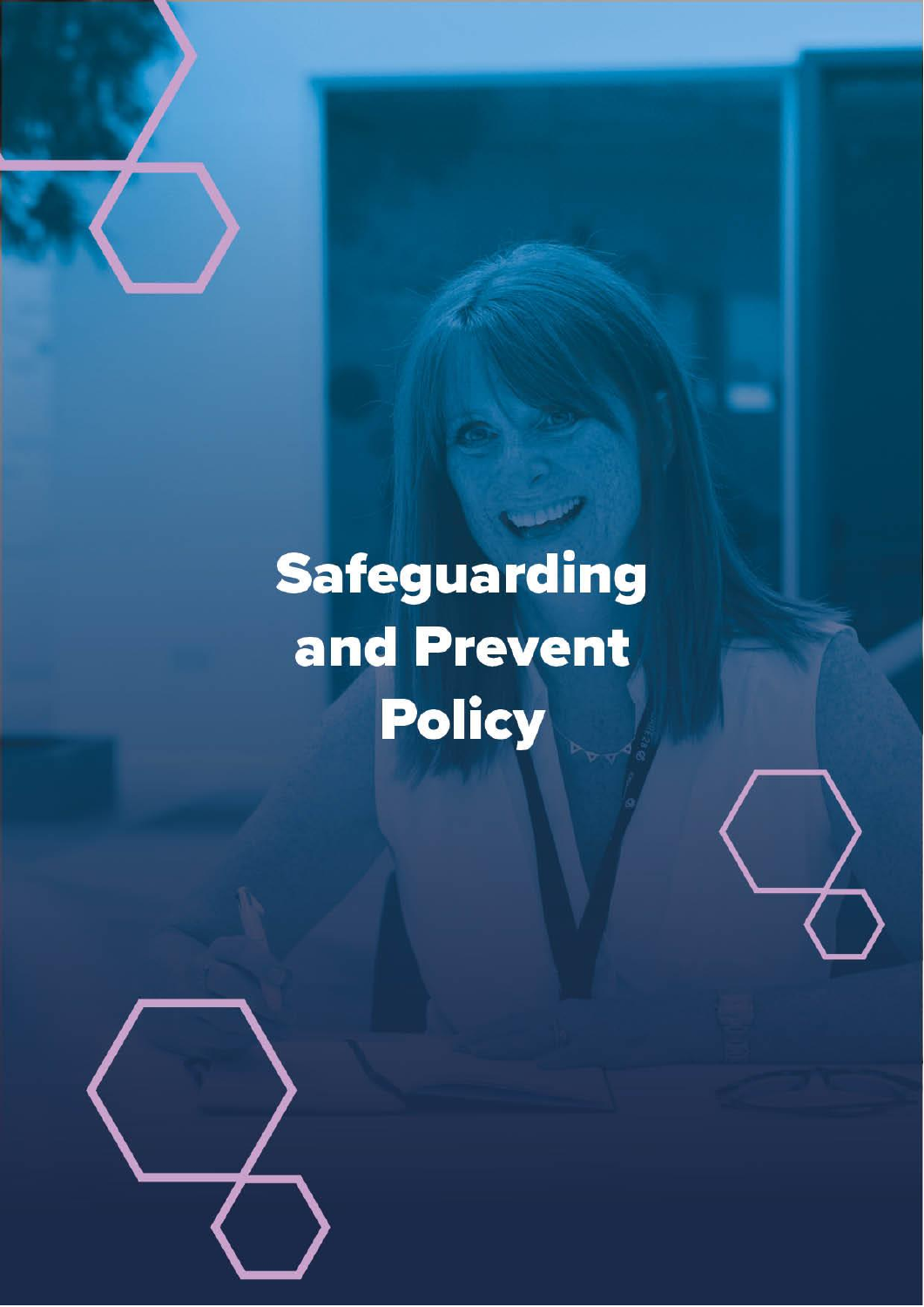

#### Contents

| $\label{eq:inter} \textit{Internet} \textit{} \textit{} \textit{} \textit{} \textit{} \textit{} \textit{} \textit{} \textit{} \textit{} \textit{} \textit{} \textit{} \textit{} \textit{} \textit{} \textit{} \textit{} \textit{} \textit{} \textit{} \textit{} \textit{} \textit{} \textit{} \textit{} \textit{} \textit{} \textit{} \textit{} \textit{} \textit{} \textit{} \textit{} \textit$ |  |
|--------------------------------------------------------------------------------------------------------------------------------------------------------------------------------------------------------------------------------------------------------------------------------------------------------------------------------------------------------------------------------------------------|--|
|                                                                                                                                                                                                                                                                                                                                                                                                  |  |
|                                                                                                                                                                                                                                                                                                                                                                                                  |  |
|                                                                                                                                                                                                                                                                                                                                                                                                  |  |
|                                                                                                                                                                                                                                                                                                                                                                                                  |  |
|                                                                                                                                                                                                                                                                                                                                                                                                  |  |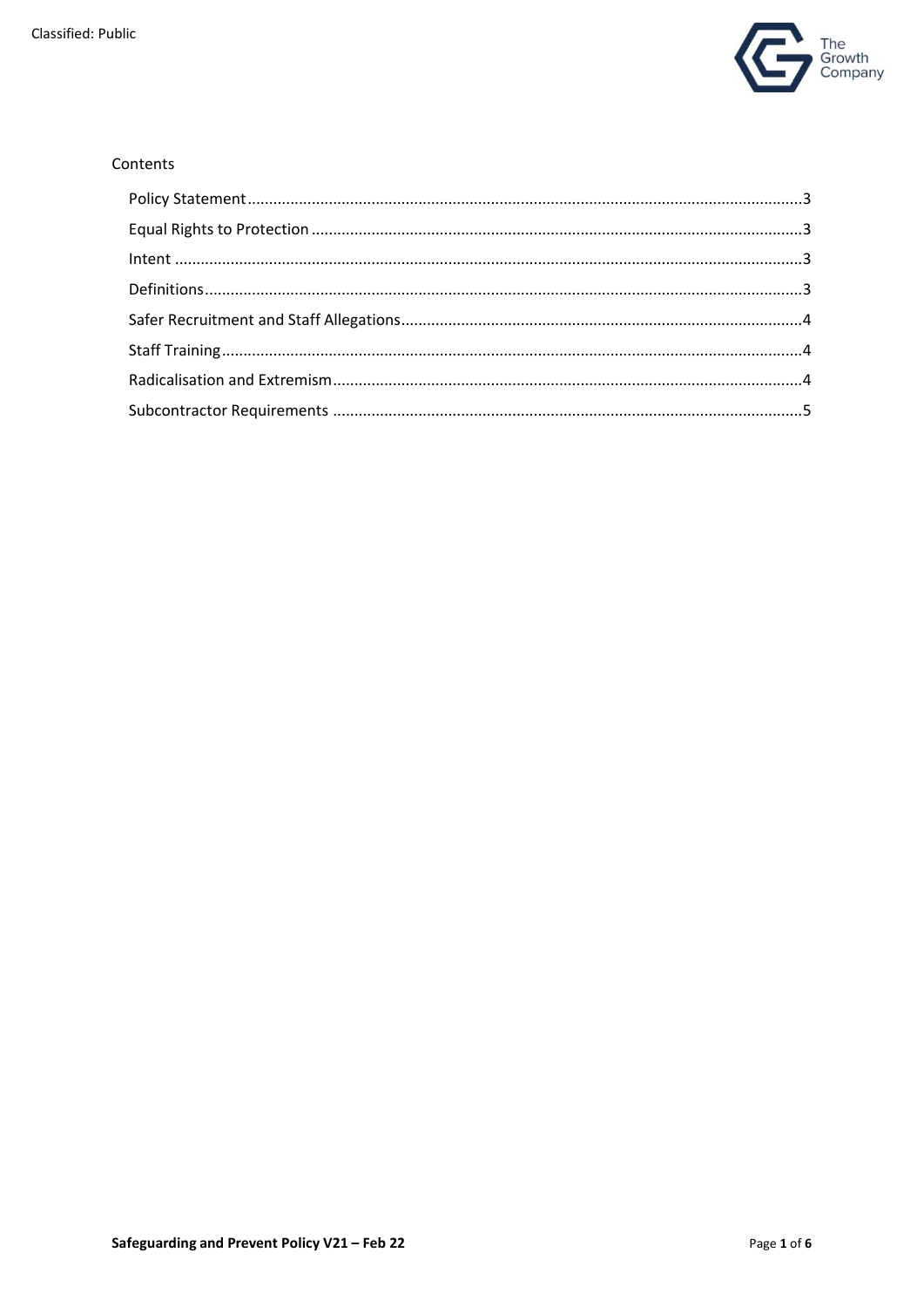

This policy will be reviewed annually to ensure compliance with legislation and safeguarding best practice.

| <b>Version</b> | <b>Notes</b>                                                                                                                                                                                                                                           | Owner              |
|----------------|--------------------------------------------------------------------------------------------------------------------------------------------------------------------------------------------------------------------------------------------------------|--------------------|
| 14 (Aug 20)    | Refresh of Policy to reflect updated processes,<br>procedure and legislation.                                                                                                                                                                          | Safeguarding Panel |
| 15 (Oct 20)    | Updated to include CURA reporting                                                                                                                                                                                                                      | Safeguarding Panel |
| 16 (Jan 21)    | Updated Record Keeping Section 8 (to align with DPA)<br>and inclusion of legal grounds for processing<br>Removal of Appendix 5 - Reporting Form Fields<br>Change Appendix 6 to Appendix 5 - COVID-19 and<br>Safeguarding<br>- updated content          | Safeguarding Panel |
| 17 (Feb 21)    | Addition of Coercive Control (underpinning Domestic<br>Abuse) - see linked Annex 1 Safeguarding Glossary<br>Removal of Vulnerable Adults and Replaced with<br>adults at risk<br>Updates to Section $5 - E$ -Safety<br>Reorganisation of Policy Headers | Safeguarding Panel |
| 17.1 (Mar 21)  | Correction of Whistleblowing telephone number and<br>refresh link to policy                                                                                                                                                                            | Safeguarding Panel |
| 18 (18/08/21)  | Updating peer-on-peer Harmful sexual behaviours<br>following Consultation                                                                                                                                                                              | Safeguarding Panel |
| 19 (Oct 21)    | Amended policy; removed procedures to create a<br>new document (insert link)                                                                                                                                                                           | Safeguarding Panel |
| 20 (Dec 21)    | Addition of the GC Subcontractor Safeguarding<br>Reporting Procedure link                                                                                                                                                                              | Safeguarding Panel |
| 21 (Feb 22)    | Changed references to "peer-on-peer abuse" in the<br>Safeguarding Glossary to "peer-on-peer/child-on-<br>child abuse" in line with NSPCC guidance                                                                                                      | Safeguarding Panel |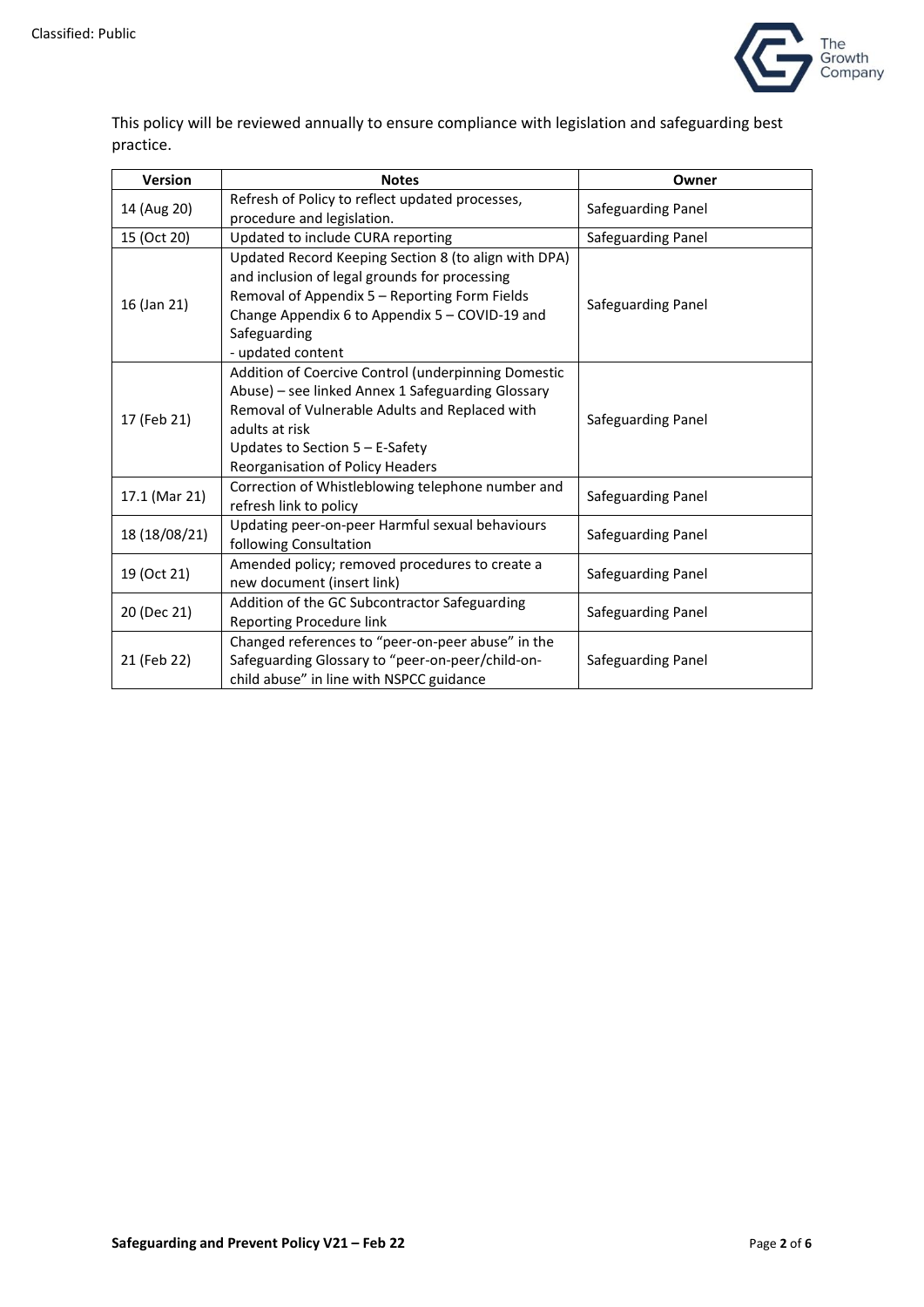

### <span id="page-3-0"></span>Policy Statement

The Growth Company (GC) has a responsibility to promote the welfare of all our staff and participants to keep them safe. We are committed to this and expect all staff, volunteers and partners to endorse and practice this commitment at all times. Everyone working for GC has a responsibility to familiarise themselves with this safeguarding policy and the procedures (add link to procedure doc) that go with it.

# <span id="page-3-1"></span>Equal Rights to Protection

GC believes that all young people and adults at risk should never experience abuse of any kind and should be protected from unlawful discrimination by the Equality Act 2010 in relation to the 9 protected characteristic groups:

- Race
- Age
- Sex
- Gender reassignment
- Marital or civil partnership status
- Pregnancy and maternity
- Disability
- Sexual orientation
- Religion and Belief

#### <span id="page-3-2"></span>Intent

GC aims to provide a welcoming, safe, and healthy working and learning environment for all by bringing together the principles of good health, safety, safeguarding, wellbeing and equality and diversity practice. We aim to do this by:

- o **Prevention**  providing a safe environment for people to learn and work in including safer staff recruitment, policies, procedures, staff training, participant awareness, building resilience, teaching, and pastoral support for all participants.
- o **Protection**  identifying young people (under age 18) and adults at risk of suffering, or likely to suffer, significant harm by, for example, abuse of any kind including bullying and radicalisation.
- o **Support** taking appropriate action to see that people are kept safe, both at home, in work and at our centres by working in partnership with parents, carers and external agencies in promoting welfare.

#### <span id="page-3-3"></span>Definitions

For the purposes of this policy and procedure children are defined in the Children Act (1989) as persons under the age of 18 years. The fact that the person has reached 16 years of age, is living independently, employed or is in further education does not change their status or entitlements to services or protection.

In relation to vulnerable adults, GC defines this in line with the Care Act (2014) as adults at risk. The definition was extended for safeguarding purposes from someone 'who is or may need community care services' to an adult who:

- Has needs for care and support (whether or not the local authority is meeting any of those needs)
- Is experiencing, or is at risk of, abuse or neglect; and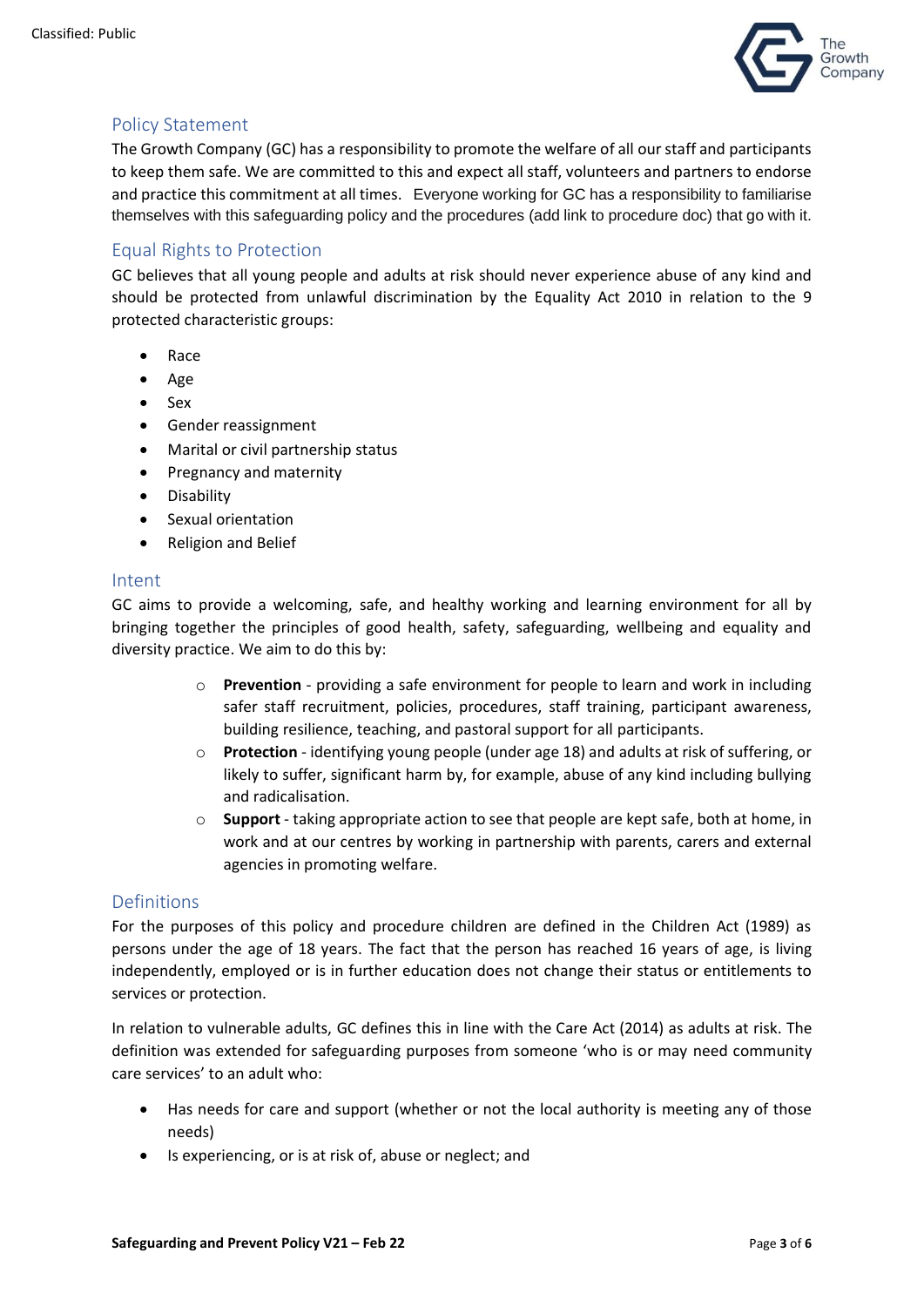

• As a result of those needs is unable to protect themselves from either the risk of, or the experience of abuse or neglect.

We (GC) refer to participants as:

- Any individual who accesses services or programmes via GC or any of its associated delivery subcontractors.
	- o Any child or adult accessing our services.
- These participants may access a range of services and/or learning programmes.

We refer to staff as:

- Any member of staff, volunteer, or associate working with or delivering GC services.
	- o These may be teaching staff, key workers, advisers, programme leaders or subcontractor staff.

#### <span id="page-4-0"></span>Safer Recruitment and Staff Allegations

GC has a Safer Recruitment Policy owned by our HR department which specifically covers staff recruitment policy and practice.

GC meet statutory requirements in relation to Disclosure & Barring Service. All staff who work within the group who meet the 'regulated activity test' (Freedoms Act 2012) is required to undergo an enhanced DBS check prior to employment.

Further checks are made every three years.

Some roles will also require a barred list check being completed for roles with children and adults at risk. Recruiting Managers will need to ensure that they have familiarised themselves with the Safer Recruitment Policy to ensure the supervisory arrangements in place are suitable. A central register is maintained by the HR Department.

Until confirmation of clearance is given by DBS, recruiting managers are required to have appropriate supervisory arrangements in place at all times to ensure that our Safeguarding responsibilities are met.

#### <span id="page-4-1"></span>Staff Training

All *GC Education & Skills* and *Employment* staff are required to undertake safeguarding training;

- Mandatory online awareness courses at induction i.e. Safeguarding, Equality and Prevent training
- Online refresher training for all staff annually
- Prevent Training for all staff annually
	- o <https://www.elearning.prevent.homeoffice.gov.uk/edu/screen1.html>
	- o <https://preventforfeandtraining.org.uk/>
- Approved external courses and CPD as agreed by the Safeguarding Panel
- L2 or equivalent training and attendance at themed workshops for all DSOs
- Access to [CURA](https://cura.tascsoftware.co.uk/)

#### <span id="page-4-2"></span>Radicalisation and Extremism

Preventing radicalisation is part GC's safeguarding duty. It is every staff members responsibility to respond appropriately where behaviours are challenging and inappropriate. It is recognised that some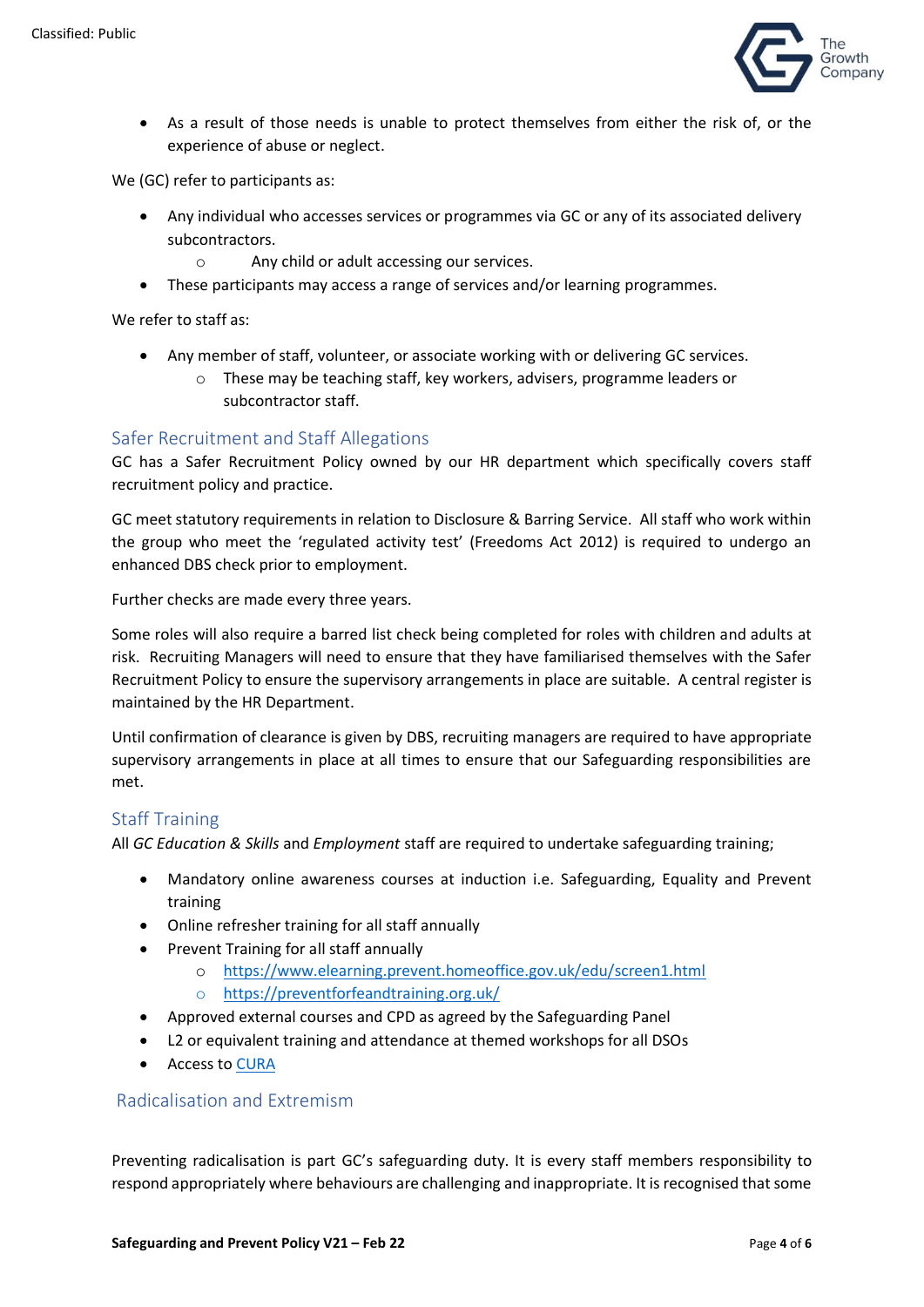

staff require support and encouragement to develop and use the skills required to challenge appropriately. GC ensure all staff undertake the relevant online [Home Office Training for Prevent](https://www.elearning.prevent.homeoffice.gov.uk/edu/screen1.html) as a mandatory requirement for *Employment* and *Education & Skills*.

## <span id="page-5-0"></span>Subcontractor Requirements

The GC Safeguarding Policy & Procedures are shared with all Supply Chain Partners (SCPs) as an example of good practice, together with key GC contacts. Suppliers' Safeguarding Policies and Procedures, staff training, DBS records and Safeguarding reports are a mandatory element of procurement and are checked during due diligence monitoring reviews and included in monitoring reviews. Support is offered to SCPs in the absence of an effective policy or procedure and Safeguarding and Prevent refresher training, where needed, is provided. All subcontractors have access to our dedicated Safeguarding Panel and Designated Officers for advice, if required. Safeguarding reporting in line with the reporting procedure is mandatory; all disclosures and/or concerns must be reported to the relevant Operational team who, in turn, share them with our Safeguarding Panel for central monitoring and satisfactory closure.

For more information on subcontractor requirements please see the GC Subcontractor Safeguarding [Reporting Procedure.](https://manchestergrowthcouk.sharepoint.com/sites/Group%20Shared/Shared%20Documents/Safeguarding/Group%20Safeguarding/Policies/Subcontractors%20Safeguarding%20Reporting%20Procedure%202021%20.pdf)